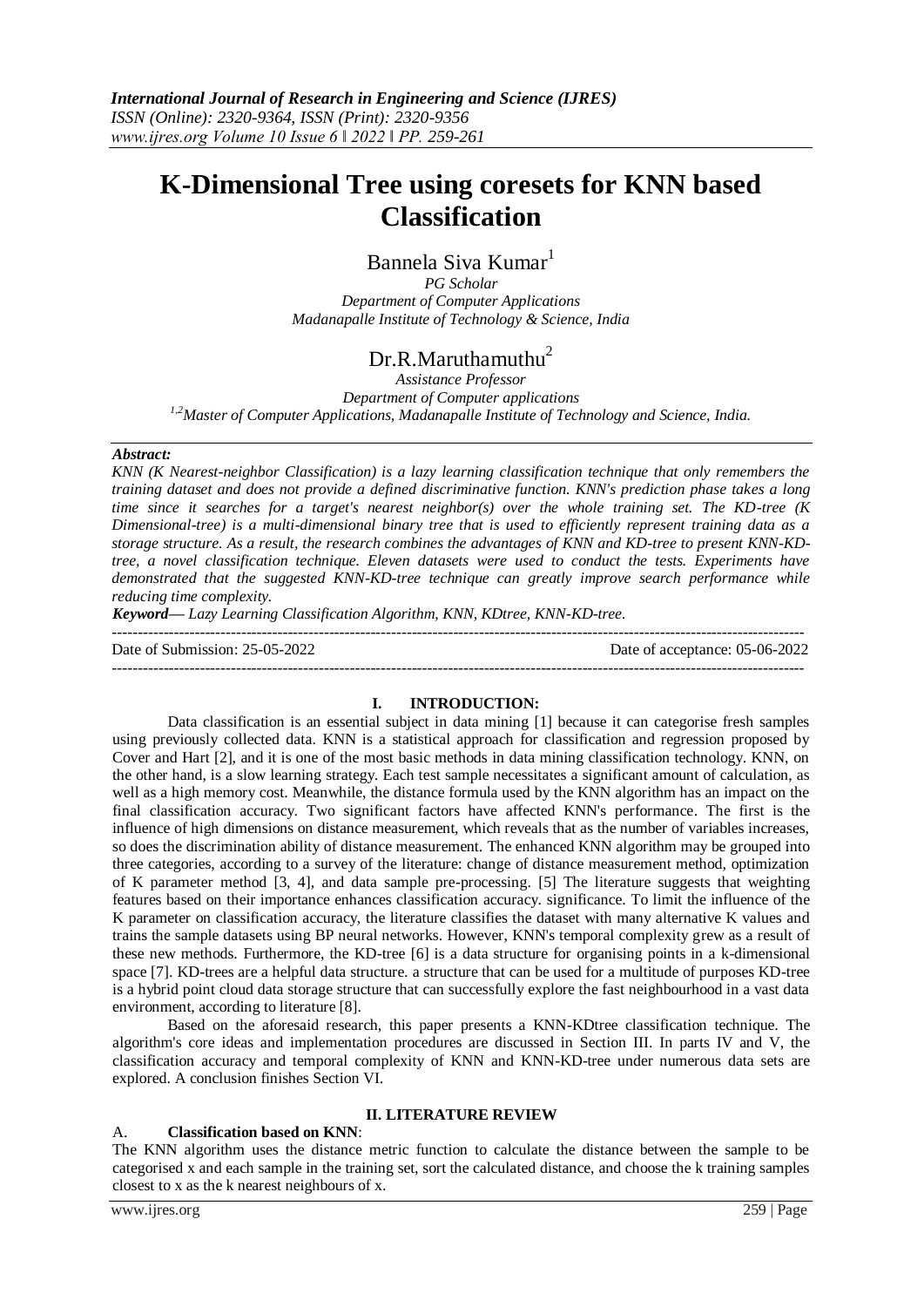The representative classification sample x is categorised into a category if the majority of the k nearest neighbours belong to that class. The Euclidean distance between a and b is defined as follows:  $x \times a(1, a2)$ , xan), x x b(b1, b2, xbn), where a and b are two n-dimensional vectors.

#### **KD-tree:**

A hyper-plane can divide each non-leaf node of a KD-tree into two subspaces, and each subspace can be recursively divided in the same way. Left subspace and right subspace, or upper subspace and lower subspace, are the two components of every subspace. A partition of the K dimensional space created by a K dimensional data collection is represented by constructing a KD-tree on it. Each node in the tree, in other words, corresponds to a K-dimensional hyper rectangular area.



A three-dimensional binary tree is shown in Figure 1. It should be a space division. For ease of observation, Figure 1 illustrates the tree in planar depiction. The dimension of the bold number in each node represents the split axis. In one dimension, it can be observed that it is consistent with the binary tree properties: It has property 1 if its left subtree is not empty. The value of none of the nodes on the left subtree is greater than the root node.

Property 2: If the right subtree isn't empty, then all nodes on the right subtree have values greater than the root node's value.

Property 3 is also included, as well as its left and right subtrees.

#### **III. PROPOSED METHOD**

Insert, remove, and search are all supported by KD-tree as a binary storage structure, but it lacks the capacity to recognise characteristics and labels. Each node has a tag value associated with it, but the tag is not involved in the axis selection or division. Make a classification algorithm out of it and save it as a KNN-KD tree. ADVANTAGES: • Increased Accuracy

• Characterization has a low degree of volatility.

• There are few, if any, biases due to assumptions about the dataset, and the execution time is fast.

#### **IV.CONCLUSION**

When employed with coresets, each dataset displayed competitive or, in some cases, higher accuracy for at least one value of m, as shown in the tables above (default credit card and HTRU2). The coreset size is substantially smaller than the original dataset size for larger datasets like bio train and MiniBooNE. Despite this, they produce virtually identical accuracy results as the original dataset. In both the offline (indexing) and online (query) stages, KD-Tree constructed on the coresets of these datasets enjoys a significant speed gain. We can also see that when the dataset size lowers, the time difference between indexing and querying shrinks. This could be true even for smaller datasets (spambase and HTRU2).

#### **REFERENCES**

<sup>[1].</sup> Wenfeng Hou, Daiwei Li, Chao Xu, Haiqing Zhang and Tianrui Li: An Advanced k Nearest Neighbor Classiffication Algorithm Based on KD-tree. IEEE International Conference of Safety Produce Informatization (IICSPI), 2018.

<sup>[2].</sup> Chi-Chun Huang and Hsin-Yun Chang: A Novel SVM-based Reduced NN Classiffication Method. 11th International Conference on Computational Intelligence and Security, 2015.

<sup>[3].</sup> Songrit Maneewongvatana and David M. Mount: Its okay to be skinny, if your friends are fat. 4th Annual CGC Workshop on Comptutational Geometry, 1999.

<sup>[4].</sup> Mario Lucic, Olivier Bachem and Andreas Krause. :Strong Coresets for Hard and Soft Bregman Clustering with Applications to Exponential Family Mixtures. https://arxiv.org/abs/1508.05243